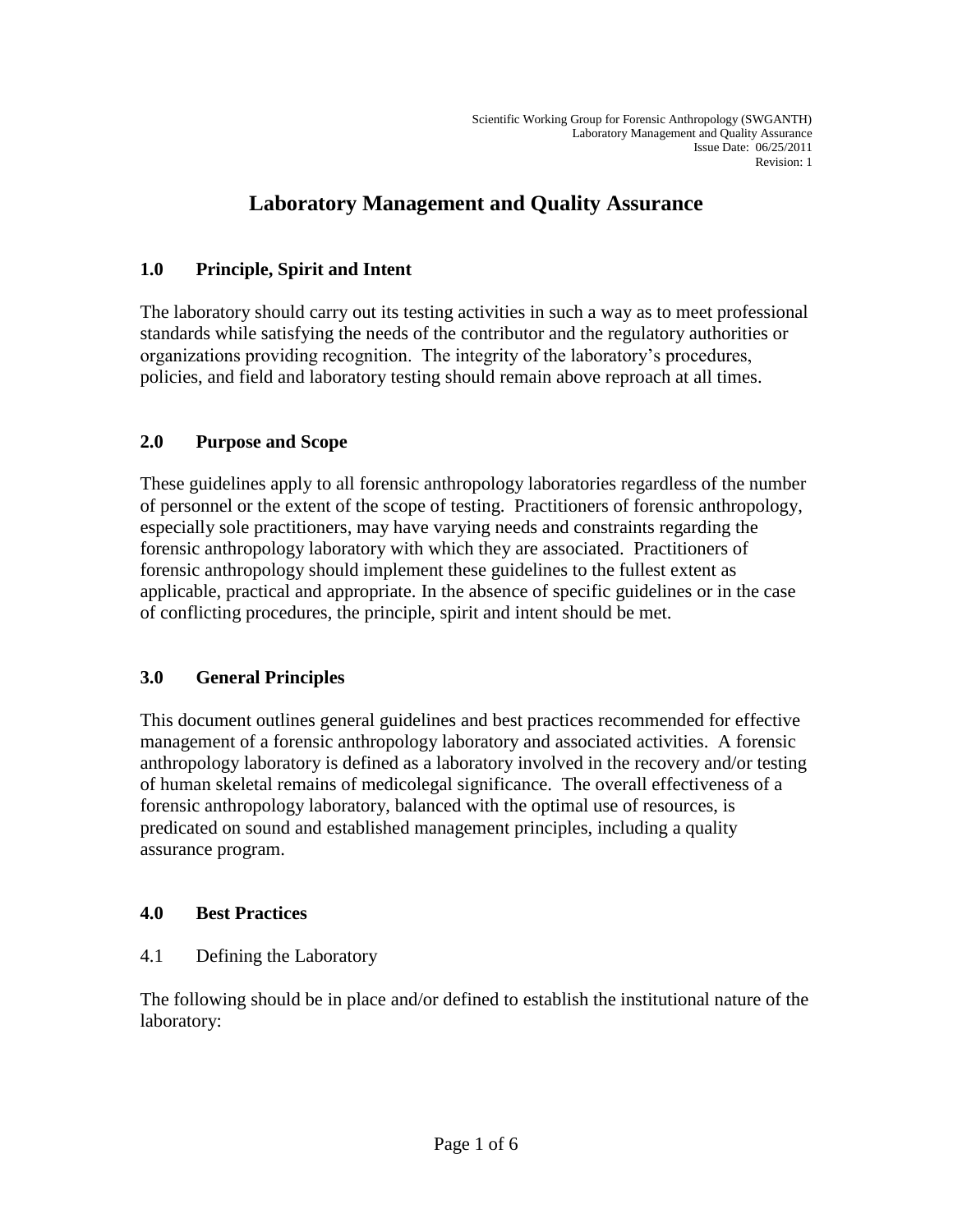### 4.1.1 Mission Statement

The laboratory should have a concise statement defining the purpose of the laboratory in relation to its contributors. The mission statement may be generated by the laboratory, its higher headquarters, the establishing or legislative organization responsible for its creation or charter, and/or other body or organization relevant to the laboratory.

### 4.1.2 Functions

The laboratory should have a list of tasks performed or services provided in order to fulfill its mission. Functions explain how the laboratory achieves it mission and objectives. Functions should support the mission and be reflected in the organization of the laboratory.

### 4.1.3 Organization

The laboratory should have a clear and unambiguous internal organization and chain of command.

### 4.1.4 Personnel

The laboratory should define and describe personnel who it employs or utilizes. The authority, responsibilities, and resources of managerial and analytical/technical personnel needed to carry out the laboratory's mission should be defined. The laboratory should maintain current job descriptions to include education, expertise, qualifications and experience required, as well as job responsibilities.

### 4.2 Code of Ethics

The laboratory should adopt a code of ethics (or however named). The code should address avoidance of involvement in any activities that would diminish confidence in the competence, impartiality, judgment or operational integrity of the laboratory.

### 4.3 Standard Operating Procedures

The laboratory should write, maintain, and regularly review Standard Operating Procedures (SOPs). SOPs should specify steps and materials used to ensure uniform quality of the process or product. A laboratory's SOPs should contain the following components:

### 4.3.1 Safety

The laboratory should have, and demonstrate use of, a health and safety program that addresses personal safety, appropriate environmental concerns and compliance. The safety program should minimize, to the greatest possible extent, the risk of accident or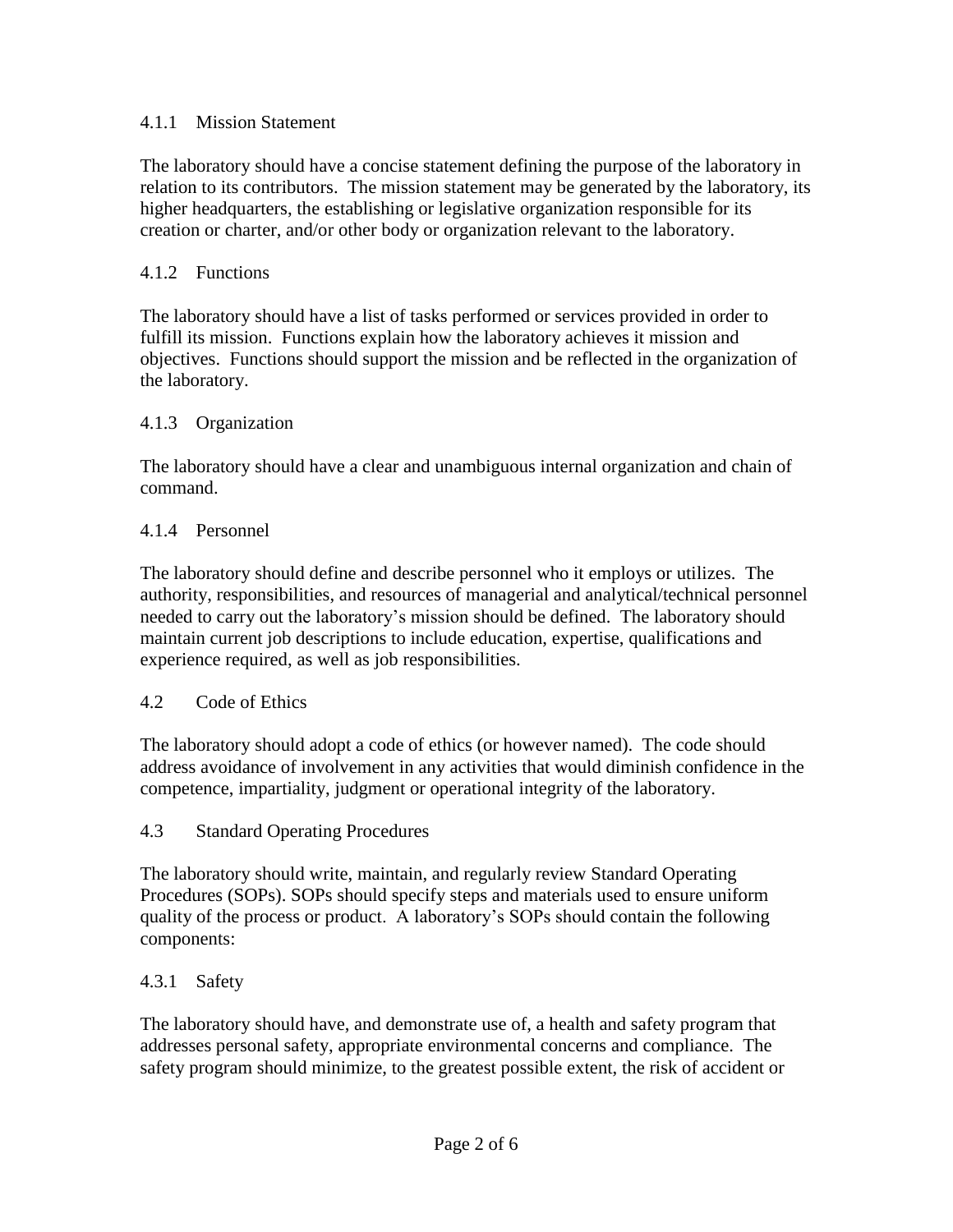injury and allow the laboratory to operate in a manner that protects its staff, collateral personnel, property and the public at large.

## 4.3.2 Security

The laboratory should have practices for routine security measures for access to the laboratory building and areas where physical evidence is processed and/or stored (including buildings, rooms, cabinets, lockers, refrigerators). Only authorized individuals should be allowed to enter an evidence storage area unescorted.

## 4.3.3 Evidence Handling

The laboratory should have policies and procedures for the transportation, receipt, handling, protection, storage, retention and/or disposal of items of evidence. These policies should protect the evidence from loss, cross-transfer, contamination or deleterious change, as well as protect the interests of the laboratory and the customer.

## 4.3.4 Case Management

The laboratory should have a system for managing casework and workflow. This may include reviewing examination requests for appropriateness and probative value prior to examination, assessing the priority of cases, assigning examinations to analytical and/or technical personnel, and handling non-skeletal material and/or evidence that is beyond the scope of the laboratory function

## 4.3.5 Equipment Calibration, Performance Checking and Maintenance

The laboratory should be furnished with sampling, measurement, and testing equipment and related materials required for the correct performance of its tests. The laboratory should have policies and procedures that address the calibration, performance, and maintenance of its equipment and reference materials used during testing and at recovery scenes. In cases where the laboratory needs to use equipment outside its permanent control, suitable precautions should be taken to ensure the functional accuracy of the equipment, as appropriate.

The laboratory should maintain a list of equipment that requires calibration, performance checking and maintenance including each instrument's serial number or other unique identification, and type or name of instrument. A log of calibration, performance checking, maintenance and instrument repair should also be maintained. Instruments or equipment should not be used for casework if satisfactory calibration, performance and maintenance cannot be achieved.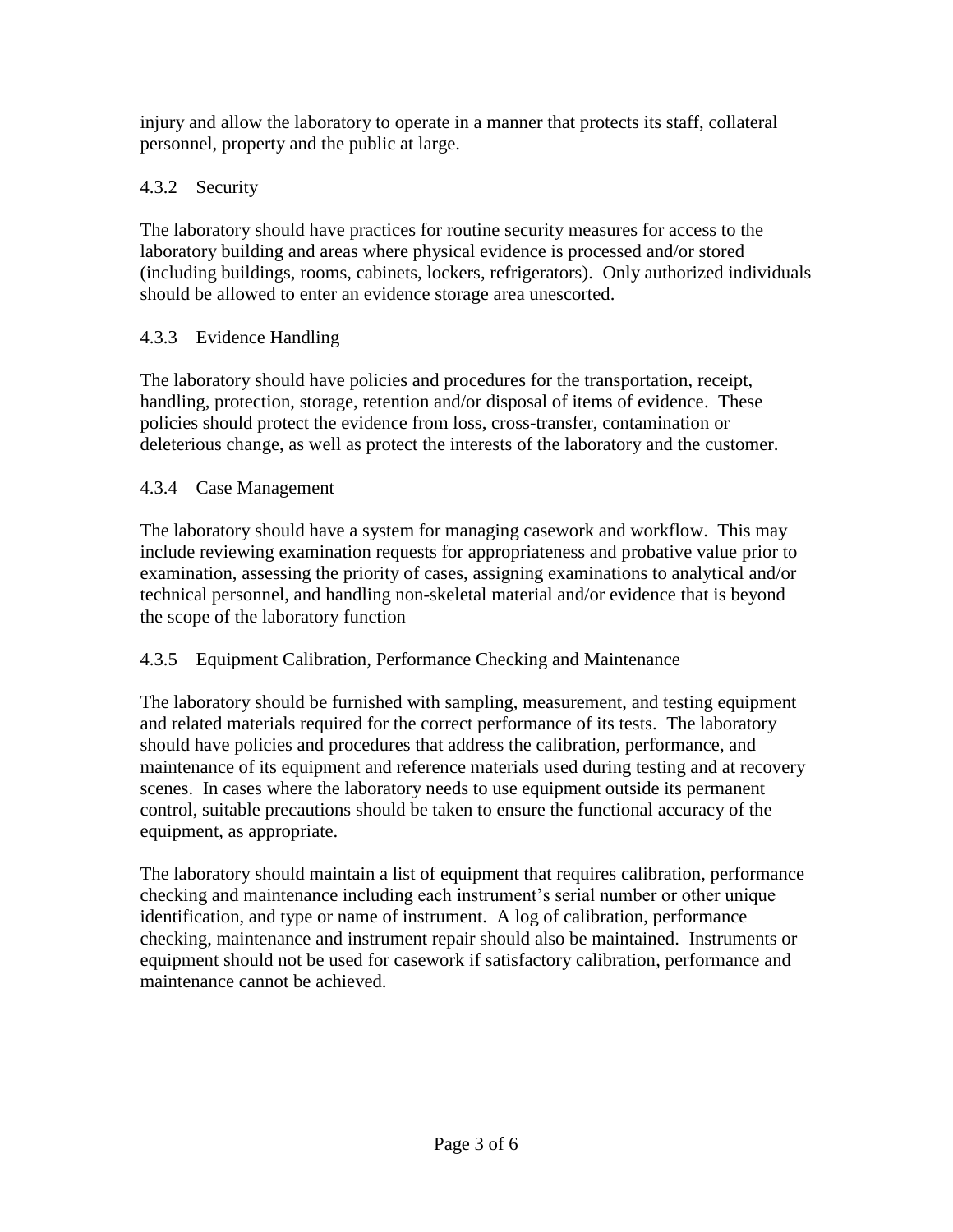#### 4.3.6 Standard Tests

The laboratory should have written procedures pertaining to standard tests used and the reporting of results. These procedures should consist of appropriate test methods for all tests performed.

All test methods/procedures used by the laboratory should be considered standard if they have been subjected to external peer review and publication, are recognized by the profession as established, or have been approved following satisfactory results of an internal validation study that has been adequately documented. When feasible, tests should be performed by the practitioner without *a priori* knowledge of potentially biasing information.

The laboratory should archive and store all standard test methods/procedures to include instructions on the use and operation of all relevant equipment, and on the handling and preparation of items being tested, where the absence of such instructions could jeopardize the results of the tests.

### 4.3.7 Competency and Proficiency Testing

The laboratory should have a program and procedures for competency testing and external and/or internal proficiency testing that evaluates practitioners' capabilities and performance. These procedures should contain a list of testing areas and frequency, and a description of the test evaluation processes. A record of competency and proficiency test examinees and results should be maintained. Corrective action should be taken following unsuccessful tests.

All analytical and technical personnel should complete initial competency tests prior to independently conducting casework. These tests should evaluate the practitioner's capabilities and performance in each area in which he/she will perform casework.

All analytical and technical personnel should complete proficiency tests at regular intervals. These tests may be external or internal and should test the practitioner's capabilities and performance in each area in which he/she routinely performs casework to ensure maintenance of the analyst's skill set. Proficiency tests may also serve as a check of SOPs as well as equipment. Proficiency tests are not recommended for non-routine procedures. Individuals who prepare internal proficiency tests are also subject to testing and should take an external proficiency test or an internal test prepared by another individual.

### 4.3.8 Preventive and Corrective Action

The laboratory should have preventive action policies and procedures that take a proactive approach to identifying and mitigating problems before they occur. Preventive action may involve analysis of data, including trend and risk analyses, proficiency test results, audit findings and observations, and other quality control data, as appropriate.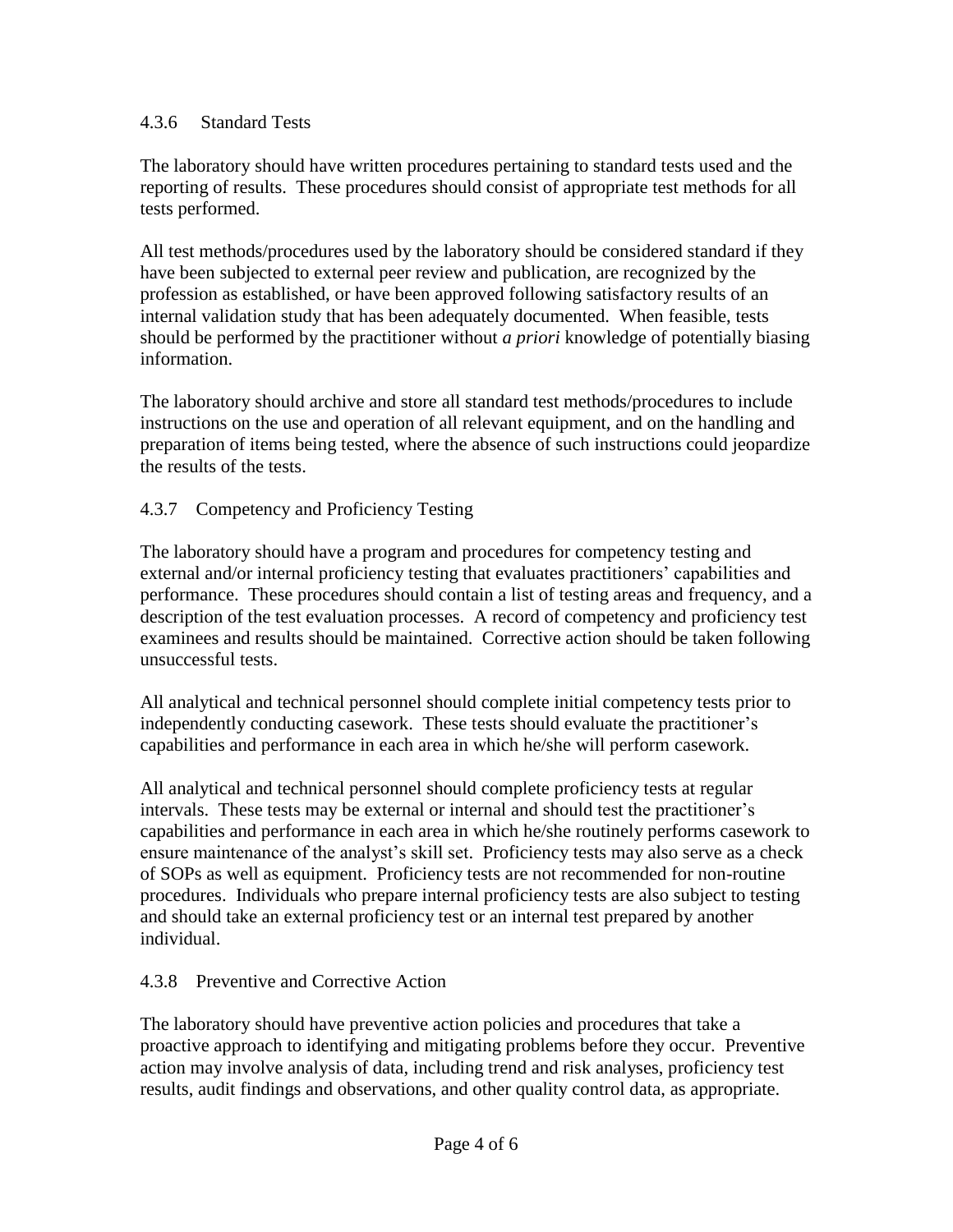Where these are found to be outside pre-defined criteria, planned preventive action should be taken to prevent problems. When improvement opportunities are identified or if preventive action is required, plans should be developed, implemented, and monitored to reduce the likelihood of the occurrence of such non-conformances and to take advantage of the opportunities for improvement. All preventive action should be documented.

The laboratory should also have policies and procedures for implementing corrective action when nonconforming work, departures from the policies and procedures, or problems with technical operations have been identified. The procedure for corrective action should start with cause analysis. Potential causes may include, for example, poor methods or procedures, untrained or unskilled staff, poor equipment maintenance or miscalibration, lack of management involvement or supervision, inadequate supplies, high operations tempo, inadequate facilities, or unrealistic requirements (i.e. operations outside the scope of the laboratory functions). When corrective action is needed, the laboratory should select and implement the action(s) most likely to eliminate the problem and to prevent recurrence. Corrective actions should be to a degree appropriate to the magnitude and risk of the problem. Corrective action may be taken with regard to personnel or technical and non-technical procedures. All corrective action should be documented.

## 4.3.9 System Audits

The laboratory should have policies and procedures for the conduct of audits. An audit is an inspection used to evaluate or verify any activity related to quality assurance. Audits, which may be internal or external, are conducted with the aim of providing the laboratory with an evaluation of performance against existing standards. Audit policies should include a defined scope and a regular schedule.

## 4.3.10 Technical and Administrative Reviews

The laboratory should have policies and procedures for regularly scheduled external and/or internal technical and administrative reviews of tests and field reports. A technical review is an evaluation of a test and/or field report and applicable supporting documentation (e.g., analytical notes) for adherence to and consistency with laboratory policies, while administrative reviews focus on editorial correctness. The two reviews may be combined into one process.

## 4.3.11 Court Testimony Monitoring

Members of the laboratory who testify in deposition or in open court should have their testimony monitored and/or reviewed regularly by a suitable member of the laboratory staff or by a key member of the court, as appropriate, and results should be documented. The laboratory staff should undergo periodic training and/or receive continuing education to this effect.